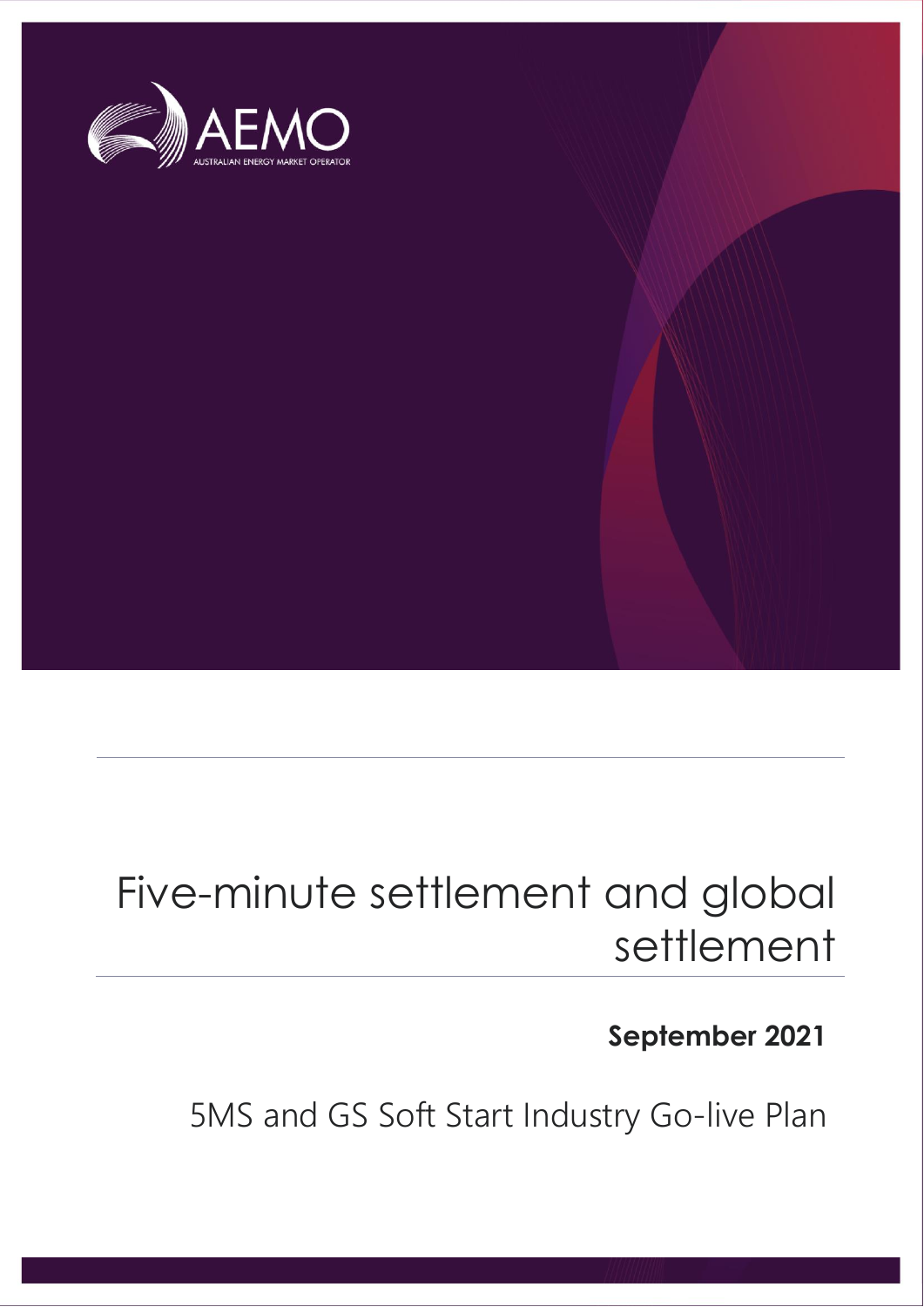# **Important notice**

#### **PURPOSE**

This paper describes the go-live approach with respect to the upgrade of AEMO's systems for 5MS rule commencement and global settlements soft-start.

#### **DISCLAIMER**

This document may be subsequently updated or amended. It is intended to provide general information and guidance, which is only current as at the date of its last publication. It does not constitute legal or business advice, and should not be relied on as a substitute for obtaining detailed advice about the National Electricity Law, the National Electricity Rules, or any other applicable laws, procedures or policies. AEMO has made every reasonable effort to ensure the quality of the information in this document but cannot guarantee its accuracy or completeness.

Accordingly, to the maximum extent permitted by law, AEMO and its officers, employees and consultants involved in the preparation of this document:

- make no representation or warranty, express or implied, as to the currency, accuracy, reliability or completeness of the information in this document; and
- are not liable (whether by reason of negligence or otherwise) for any statements or representations in this document, or any omissions from it, or for any use or reliance on the information in it.

| Release date<br>Version<br>Changes |                   |                                                                  |
|------------------------------------|-------------------|------------------------------------------------------------------|
| 0.1                                | 02 August 2021    | Draft released to the 5MS/GS Readiness Working Group for comment |
|                                    | 02 September 2021 | Final released after RWG comment                                 |

#### **VERSION CONTROL**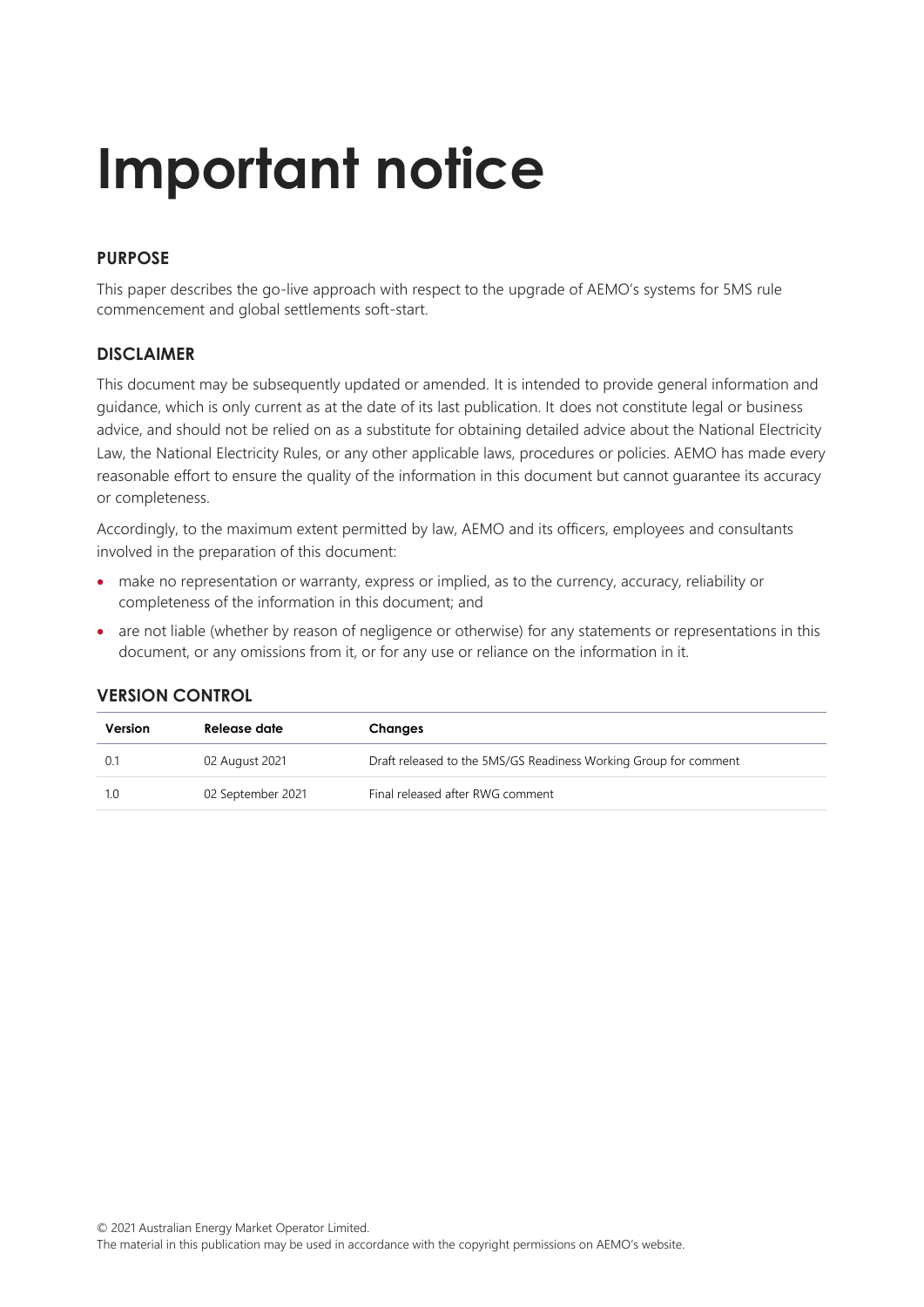# <span id="page-2-0"></span>**Executive summary**

AEMO and National Electricity Market (NEM) participants are currently implementing the five-minute settlement (5MS) and global settlement (GS) market reforms, and the implementation program has entered its market readiness phase.

The National Electricity Rules (NER) changes for 5MS and GS have amended or introduced new regulatory obligations on certain NEM participants and AEMO. They require significant updates or changes to market procedures, metering and market and participants' systems at various times. AEMO has a key coordination role, through collaboration with its industry working groups, to ready industry and itself for the various system and market "go-live" dates.

This document describes the go-live approach with respect to the upgrade of the relevant systems for the commencement of the 5MS rule and global settlements soft-start.

At a high level, the go-live responsibilities are set out below:

- AEMO to assess the level of Industry and AEMO readiness for the commencement of the Five-Minute Settlement rule and to issue a 5MS start notice in confirmation of that date.
- AEMO to enable the market software to commence operations in line with rule requirements
- Participants to complete their preparations in readiness for 5MS market commencement on 1 October 2021
- Participants to enable their systems and processes in line with 5-minute settlement and GS soft start operation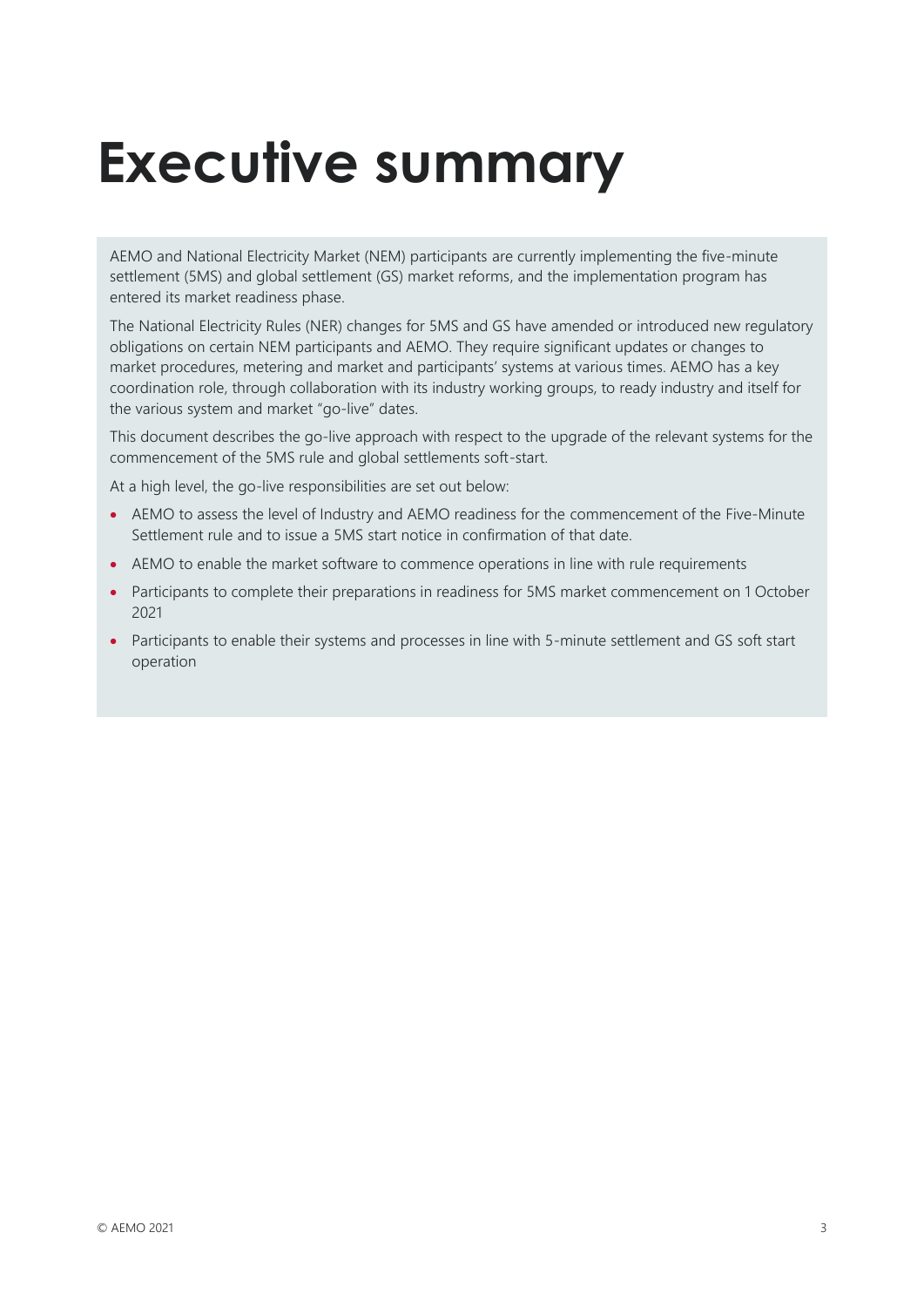## **Contents**

|          | <b>Executive summary</b>                              | 3              |
|----------|-------------------------------------------------------|----------------|
| 1.       | Introduction                                          | 6              |
| 1.1      | AEMO's 5MS and GS implementation program              | 6              |
| 1.2      | 5MS start notice                                      | 6              |
| 1.3      | <b>5MS</b> Transition                                 | 6              |
| 2.       | 5MS and GS Soft Start Industry Go-live Plan Framework | 8              |
| 2.1      | Scope                                                 | 8              |
| 2.2      | Principles                                            | 8              |
| 3.       | 5MS and GS soft start Industry Go-Live Plan           | 9              |
| 3.1      | Go-live plan                                          | 9              |
| 3.2      | Communications                                        | $\overline{9}$ |
| 3.3      | 5MS Rule Commencement Schedule                        | 10             |
| 3.4      | <b>MSATS</b> transition Processing                    | 13             |
| 3.5      | <b>B2B Metering Data Delivery</b>                     | 13             |
| 3.6      | B2M metering Data Delivery                            | 13             |
| 3.7      | 5MS Bidding Service                                   | 13             |
| 3.8      | Contingencies                                         | 13             |
| 4.       | <b>Participant Support Arrangements</b>               | 15             |
| 4.1      | Support Arrangements for preparing for 1 October 2021 | 15             |
| 4.2      | <b>5MS Support Room</b>                               | 15             |
| 4.3      | Support Arrangements for October                      | 15             |
| Glossary |                                                       | 16             |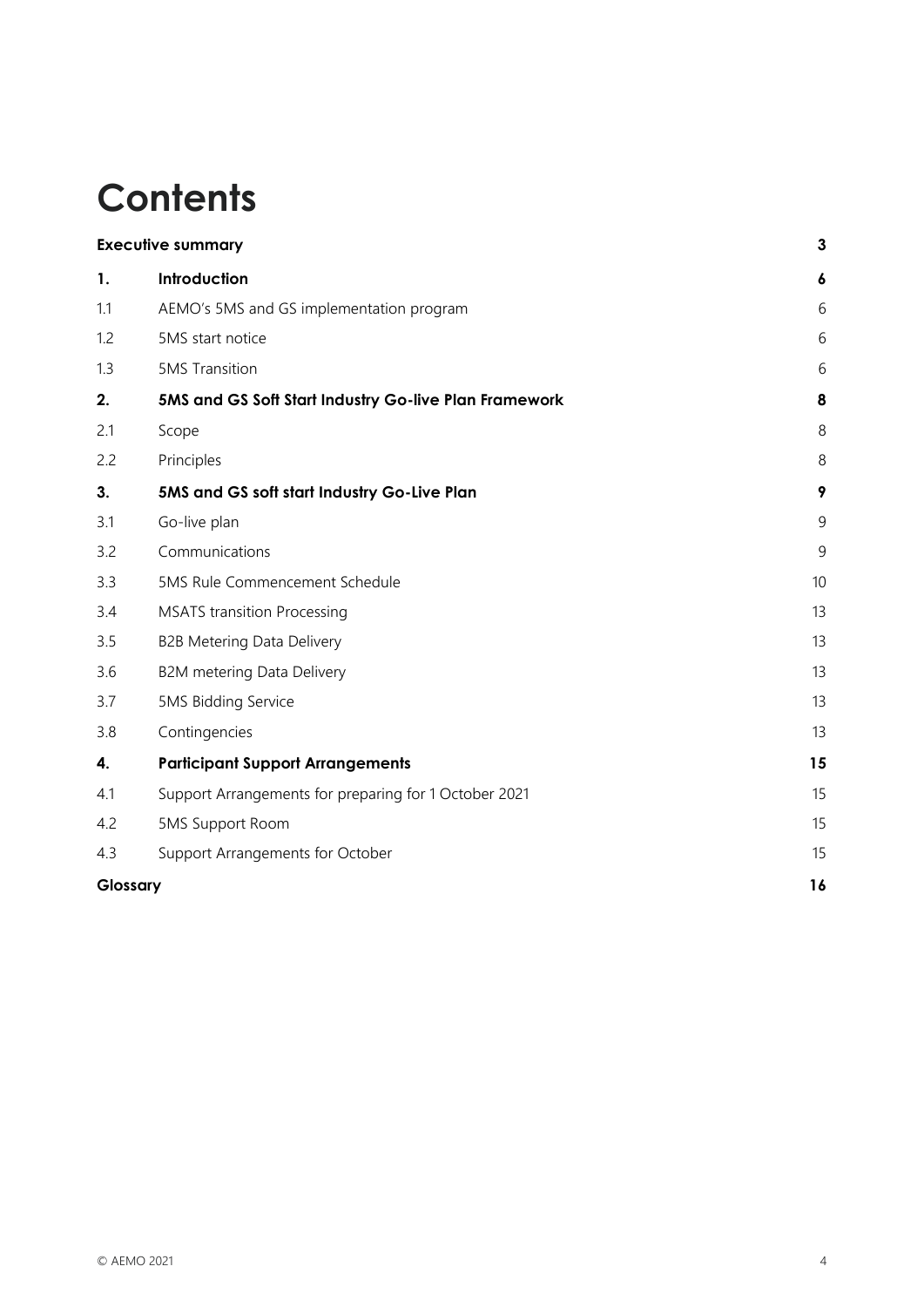## **Tables**

| Table 1 | 5MS and GS Soft Start Industry Go-Live Plan development timeline |  |
|---------|------------------------------------------------------------------|--|
| Table 2 | 5MS Rule Commencement Schedule                                   |  |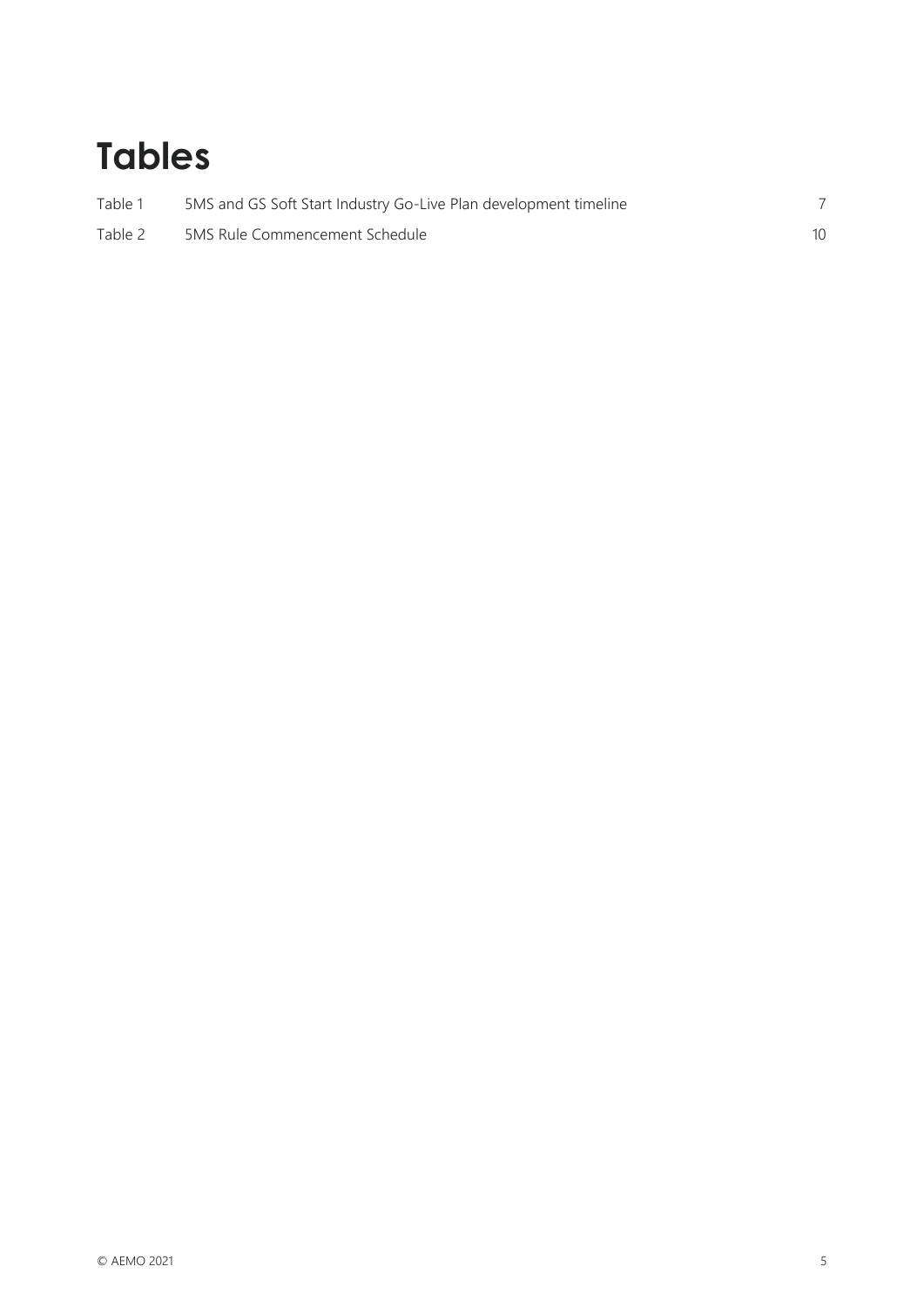# <span id="page-5-0"></span>**1. Introduction**

This chapter explains the Australian Energy Market Operator's (AEMO) five-minute settlement (5MS) and global settlement (GS) implementation program. It then details the purpose and context of the 5MS and GS Soft Start Industry Go-Live Plan. For the purposes of ease of reading, all references to 5MS rule commencement or 5MS commencement should be assumed to include the global settlements soft start.

### <span id="page-5-1"></span>1.1 AEMO's 5MS and GS implementation program

The Australian Energy Market Commission (AEMC) made the 5MS rule<sup>1</sup> in November 2017 and AEMO's extensive 5MS implementation program began in early 2018.<sup>2</sup> GS activities were incorporated into the program when the GS rule<sup>3</sup> was made in December 2018 because aligning 5MS and GS implementation activities is intended to minimise costs for AEMO and market participants.

On 9 July 2020, the AEMC determined that the commencement of the 5MS rule and GS rule should be delayed by 3 months, so that they commence on 1 October 2021 and 1 May 2022 respectively.<sup>4</sup>

The program covers the procedural, IT system and market readiness arrangements needed to implement 5MS and GS using the following workstreams:

- Procedures –defines and implements the required changes to market procedures
- Systems designs, develops, tests, and implements changes to AEMO's market systems
- Readiness coordinates, assists, and prepares AEMO and participants for the transition to 5MS and GS.

AEMO's 5MS and GS implementation program has entered the market readiness phase of the project. This paper relates only to market readiness.

### <span id="page-5-2"></span>1.2 5MS start notice

AEMO issued the 5MS start notice on 1 September 2021. On the basis of the 5MS readiness and risk assessment, AEMO concluded that the NEM is ready to operate in accordance with the Five-Minute Settlement rule (including Global Settlement soft-start) as scheduled on 1 October 2021. Participants should prepare for the 5MS Market Start on 1 October 2021 accordingly.

### <span id="page-5-3"></span>1.3 5MS Transition

The Five-Minute Settlement rule and Global Settlements soft-start will commence on 1 October 2021. The commencement follows the implementation of upgraded market platforms and the transition of required metering installations to support the commencement of 5-minute settlement.

<sup>1</sup> *National Electricity Amendment (Five minute settlement) Rule 2017 No. 15*, Australian Energy Market Commission, available at: [https://www.aemc.gov.au/rule-changes/five-minute-settlement,](https://www.aemc.gov.au/rule-changes/five-minute-settlement) as further amended by the *National Electricity Amendment (Five minute settlement and global settlement implementation amendments) Rule 2019 No. 7*, available at [https://www.aemc.gov.au/rule-changes/five-minute-settlement-and-global](https://www.aemc.gov.au/rule-changes/five-minute-settlement-and-global-settlement-implementation-amendments)[settlement-implementation-amendments](https://www.aemc.gov.au/rule-changes/five-minute-settlement-and-global-settlement-implementation-amendments)

<sup>&</sup>lt;sup>2</sup> Details of AEMO's 5MS and GS implementation program: <http://aemo.com.au/Electricity/National-Electricity-Market-NEM/Five-Minute-Settlement>

<sup>3</sup> *National Electricity Amendment (Global settlement and market reconciliation) Rule 2018 No. 14*, Australian Energy Market Commission, available at: [https://www.aemc.gov.au/rule-changes/global-settlement-and-market-reconciliation,](https://www.aemc.gov.au/rule-changes/global-settlement-and-market-reconciliation) as further amended by the *National Electricity Amendment (Five minute settlement and global settlement implementation amendments) Rule 2019 No. 7*, op cit.

<sup>4</sup> Details on the delayed implementation of five minute and global settlement[: https://www.aemc.gov.au/rule-changes/delayed-implementation-five-minute](https://www.aemc.gov.au/rule-changes/delayed-implementation-five-minute-and-global-settlement)[and-global-settlement](https://www.aemc.gov.au/rule-changes/delayed-implementation-five-minute-and-global-settlement)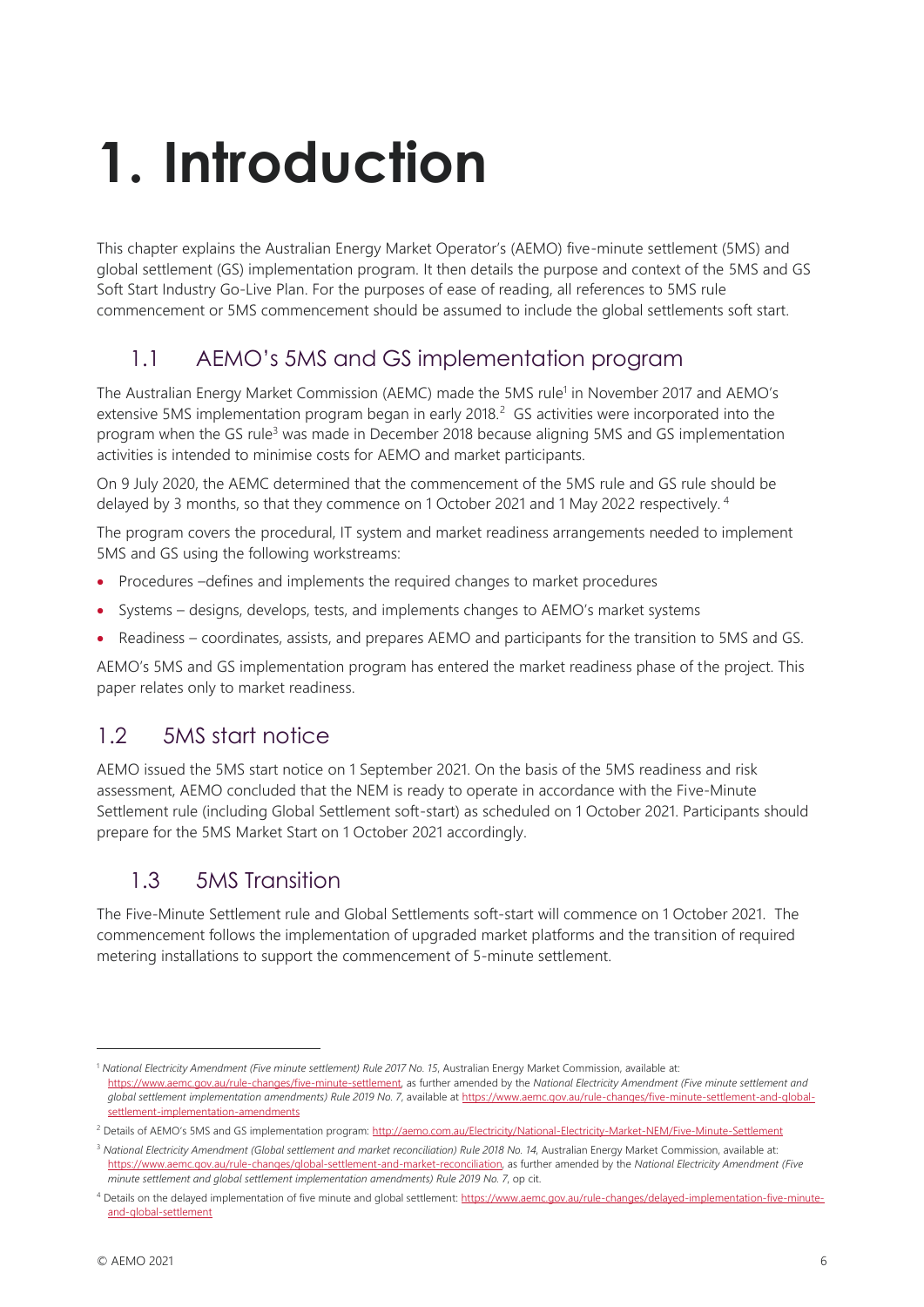#### 1.3.1 Document purpose

This document describes the go-live approach with respect to the deployment of Retail and Bidding Service upgrades at the commencement of the Five-Minute Settlement rule and Global Settlements soft-start.

#### 1.3.2 Development approach

The 5MS and GS Soft Start Industry Go-Live plan is developed in consultation with industry through the 5MS and GS Readiness Working Group (RWG). Table 1 below illustrates AEMO's engagement approach and timeline for developing the plan.

<span id="page-6-0"></span>

| Table 1 5MS and GS Soft Start Industry Go-Live Plan development timeline |  |
|--------------------------------------------------------------------------|--|
|                                                                          |  |

| <b>Milestone</b>                    | Date              |
|-------------------------------------|-------------------|
| Initial engagement with the RWG     | 6 July 2021       |
| Publish draft for industry feedback | 30 July 2021      |
| Deadline for industry feedback      | 15 August 2021    |
| Publish final plan                  | 01 September 2021 |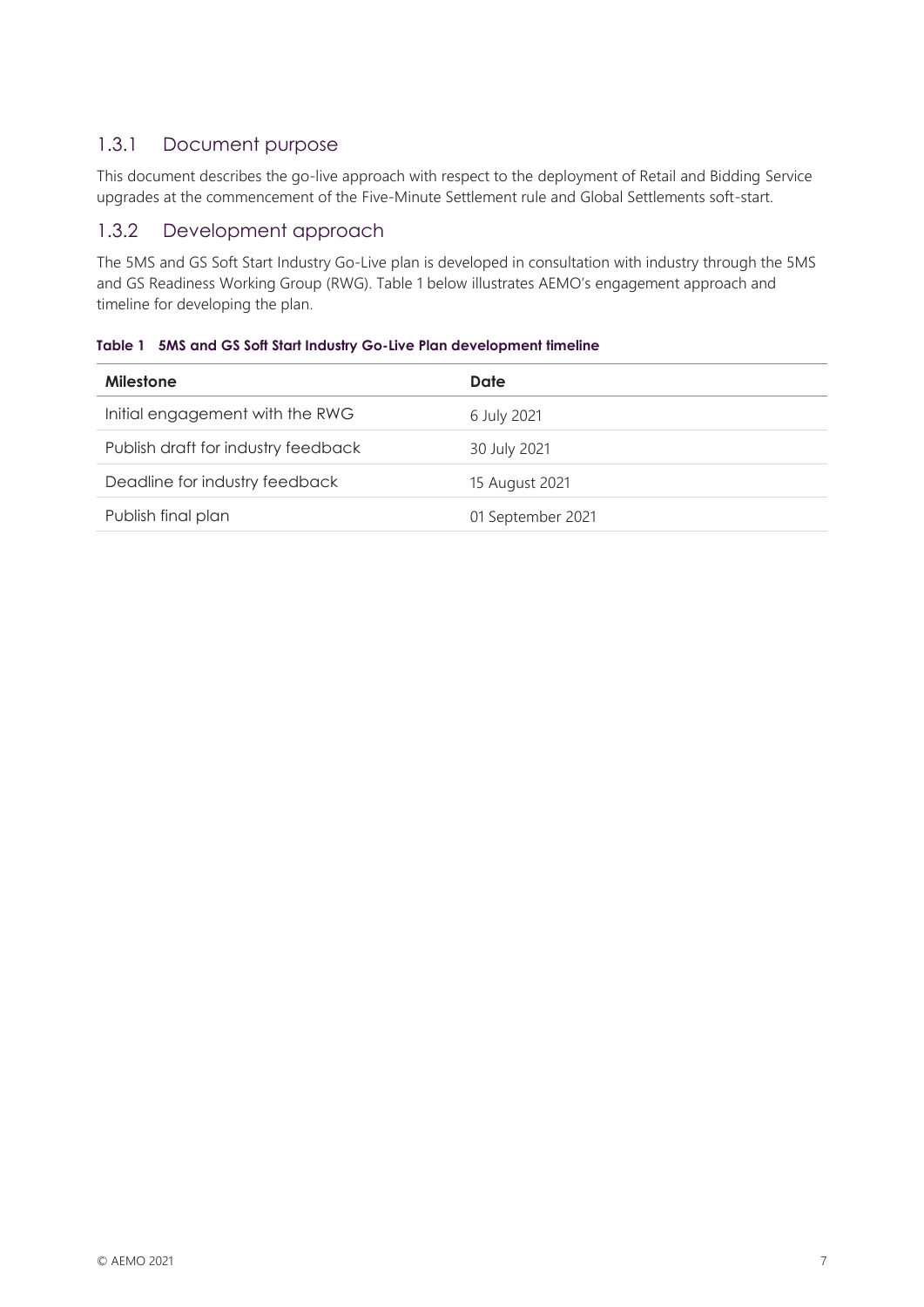# <span id="page-7-0"></span>**2. 5MS and GS Soft Start Industry Go-live Plan Framework**

### <span id="page-7-1"></span>2.1 Scope

- In scope
	- o Go-live approach, including the go/no-go decision approach and communication mechanism with the industry
	- o Timing of Market Start Notification
	- o Deployment of Retail and Bidding releases
	- o Transitional impacts for inflight CATS transactions
	- o Communications during deployment
	- o Contingency process and notification
- Out of scope
	- o Participant deployment approaches for 5MS capability
	- o Participant roll-back plans

### <span id="page-7-2"></span>2.2 Principles

The Industry transition and go-live strategy principles apply to the 5-minute and GS soft start go-live. These are:

- 1. Mandated 5MS and GS commencement dates should be met
- 2. NEM operations should be uninterrupted during periods of transition and go-live
- 3. Market system go-lives and 5MS and GS commencement risks should be minimised
- 4. More certainty for participants' project planning should be introduced
- 5. Participants should be provided with implementation flexibility where possible
- 6. Participants and AEMO are responsible for their own transition and go-live planning<sup>5</sup>

<sup>&</sup>lt;sup>5</sup> Full descriptions of each principle are set out in the Industry transition and go-live strategy at[: https://aemo.com.au/Electricity/National-Electricity-Market-](https://aemo.com.au/Electricity/National-Electricity-Market-NEM/Five-Minute-Settlement/Readiness-Workstream/Key-Readiness-Documents)[NEM/Five-Minute-Settlement/Readiness-Workstream/Key-Readiness-Documents](https://aemo.com.au/Electricity/National-Electricity-Market-NEM/Five-Minute-Settlement/Readiness-Workstream/Key-Readiness-Documents)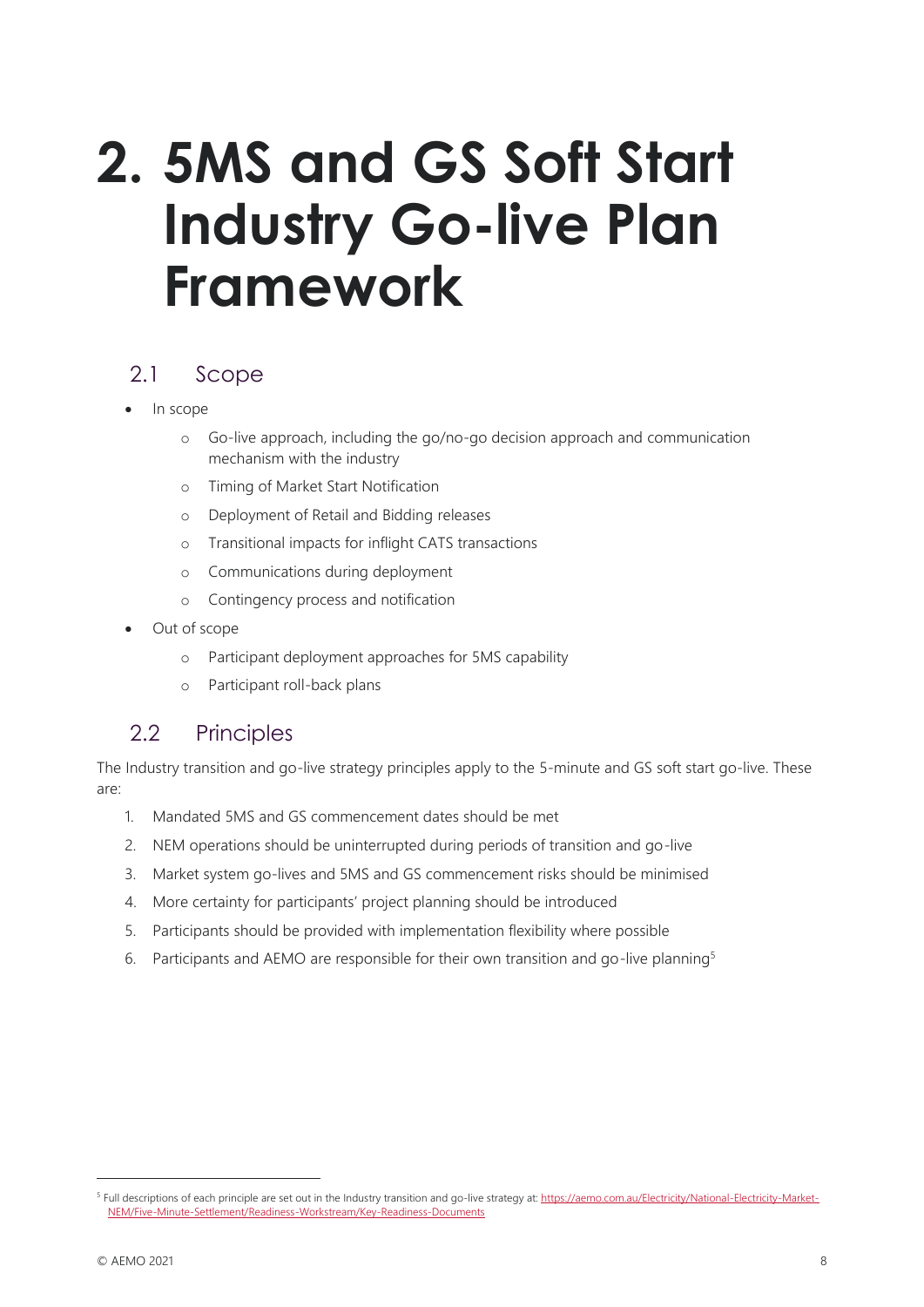# <span id="page-8-0"></span>**3. 5MS and GS soft start Industry Go-Live Plan**

### <span id="page-8-1"></span>3.1 Go-live plan

The Five-Minute Settlement rule will commence at 00:01 on 1 October 2021. The go-live principles are set out below.

- 1. AEMO will issued a 5MS start notice on 1 September 2021. AEMC will provide confirmation of 1 October commencement date through the Final Determination.
- 2. AEMO will deploy the remaining required market systems upgrades to become effective from 1 October.
- 3. Participants will be kept informed of the cutover process through the AEMO Support Hub Bulletin which will be forwarded to all 5MS Working Groups from 5MS mailbox and communications from the 5MS mailbox.
- 4. At the completion of the Bidding Service upgrade, participants will be able to submit 5-minute profiled bids effective from 00:01 on 1 October and bids submitted in 30-minute format will be rejected.
- 5. Customer Switching comes into effective from 1 October. Customer Switching changes will be active in MSATS.
- 6. All interval meter metering data must be provided to AEMO in MTRD format.
- 7. Participants are responsible for their transitions to enable compliant interactions with the market systems from 1 October, noting the transitional arrangements available.

### <span id="page-8-2"></span>3.2 Communications

Correspondence regarding the go-live will be released through AEMO Support Hub bulletins and the 5MS mailbox.

There are three categories of cutover communications that participants will receive:

- General updates provide participants with information about the status of the AEMO cutover process. This will be communicated through the 5MS mailbox.
- Support Hub Notices provides information to the market on cutovers activities that may impact participant processes, e.g. stopping B2M batch handlers. This will be communicated through AEMO's established Market Notices mailing list. All Support Hub Notices will be forwarded by the 5MS mailbox to the 5MS mailing lists.
- Issues should any issues arise or deviations from the previously communicated processes, participants will be notified through the 5MS mailbox. If the issue or deviation is in relation to a notice previously sent through AEMO's Support Hub Notices, participants will receive a communication through this channel in addition to the 5MS mailbox.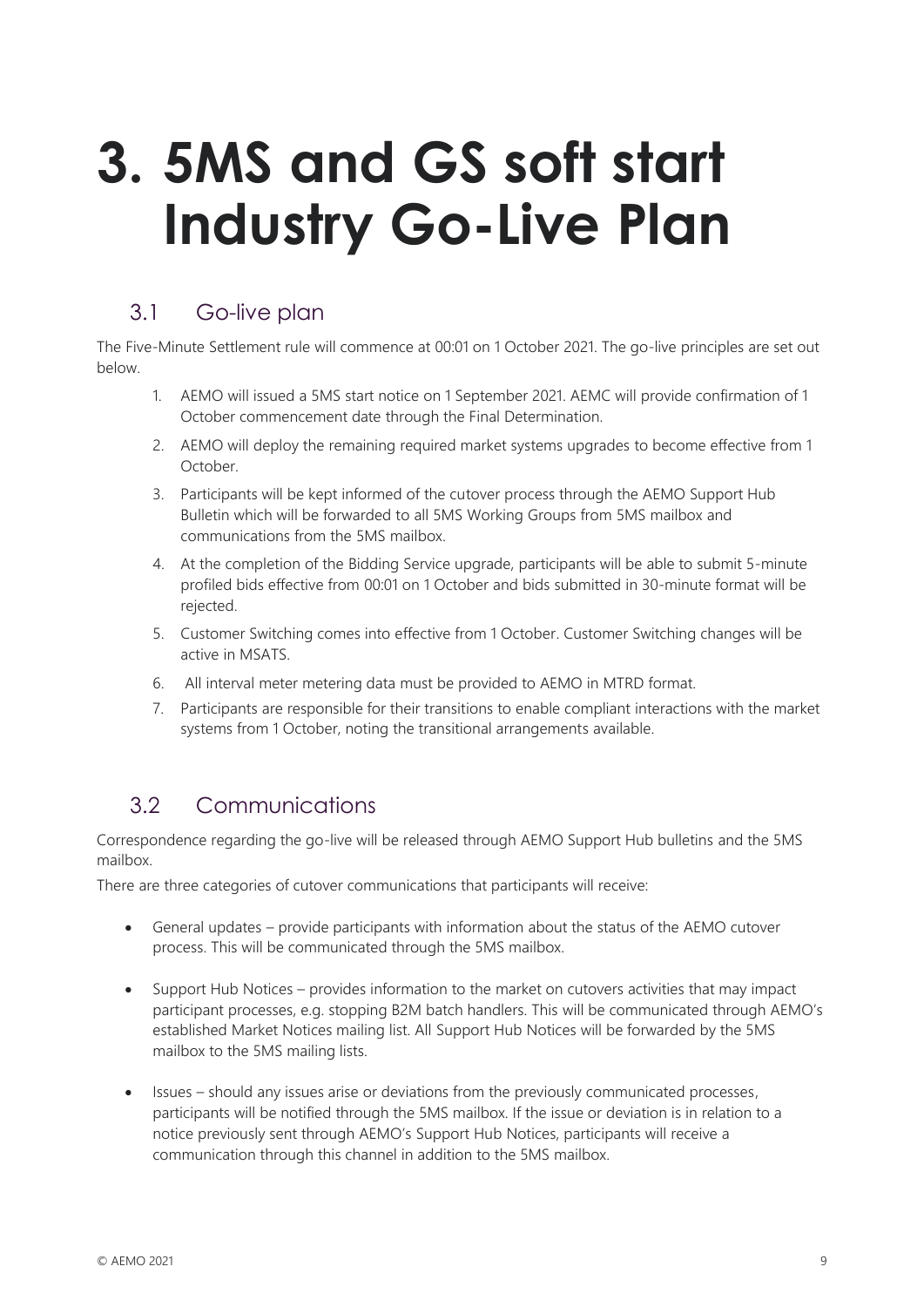### <span id="page-9-0"></span>3.3 5MS Rule Commencement Schedule

The 5MS rule commences at 00:01 on 1 October 2021 and includes the commencement of the updated Customer Switching changes. The steps for the implementation of AEMO market system changes and associated communications are outlined in Table 2.

| #              | <b>AEMO actions</b>                                                                                     | <b>Industry</b><br>Impacts and<br>actions                                                                          |                                                                                                                         | <b>Planned</b><br><b>Start Time</b><br>(Market<br>Time,<br>Approximate<br>only) | Communication<br><b>Channel</b>                          |
|----------------|---------------------------------------------------------------------------------------------------------|--------------------------------------------------------------------------------------------------------------------|-------------------------------------------------------------------------------------------------------------------------|---------------------------------------------------------------------------------|----------------------------------------------------------|
|                |                                                                                                         | <b>Retail Roles</b>                                                                                                | Wholesale                                                                                                               |                                                                                 |                                                          |
| $\mathbf{1}$   | <b>AEMO provides Market</b><br><b>Start Notice confirming</b><br>1 October 2021 as rule<br>commencement | <b>Role</b><br>Participants to<br>ensure individual<br>readiness plans<br>for rule<br>commencement<br>are in place | <b>Roles</b><br>Participants to<br>ensure<br>individual<br>readiness plans<br>for rule<br>commencement<br>are in place. | Wednesday<br>1-Sep-21                                                           | <b>5MS Mailbox</b>                                       |
| $\overline{2}$ | <b>AEMO</b> notifies<br>participants of planned<br>upgrade for MSATS<br>(46.99)                         | n/a                                                                                                                |                                                                                                                         | Wednesday<br>15-Sep-21                                                          | Support Hub<br><b>Bulletin</b>                           |
| $\overline{3}$ | <b>AEMO performs MSATS</b><br>46.99 and associated<br>eMDM release                                      | MSATS and B2M<br>outage during<br>cutover                                                                          |                                                                                                                         | Thursday<br>30-Sep-21<br>19:30                                                  | Support Hub<br><b>Bulletin and</b><br><b>5MS Mailbox</b> |
| $\overline{4}$ | AEMO provides status<br>update on MSATS 46.99<br>deployment                                             |                                                                                                                    |                                                                                                                         | Thursday<br>30-Sept-21<br>21:30                                                 | <b>5MS Mailbox</b>                                       |
| 5              | <b>AEMO</b> communicates<br>completion of MSATS<br>46.99 release                                        | Processing of<br>Retail<br>transactions<br>resumes.                                                                |                                                                                                                         | Thursday<br>30-Sep-21<br>23:30                                                  | Support Hub<br><b>Bulletin and</b><br><b>5MS Mailbox</b> |

<span id="page-9-1"></span>**Table 2 5MS Rule Commencement Schedule**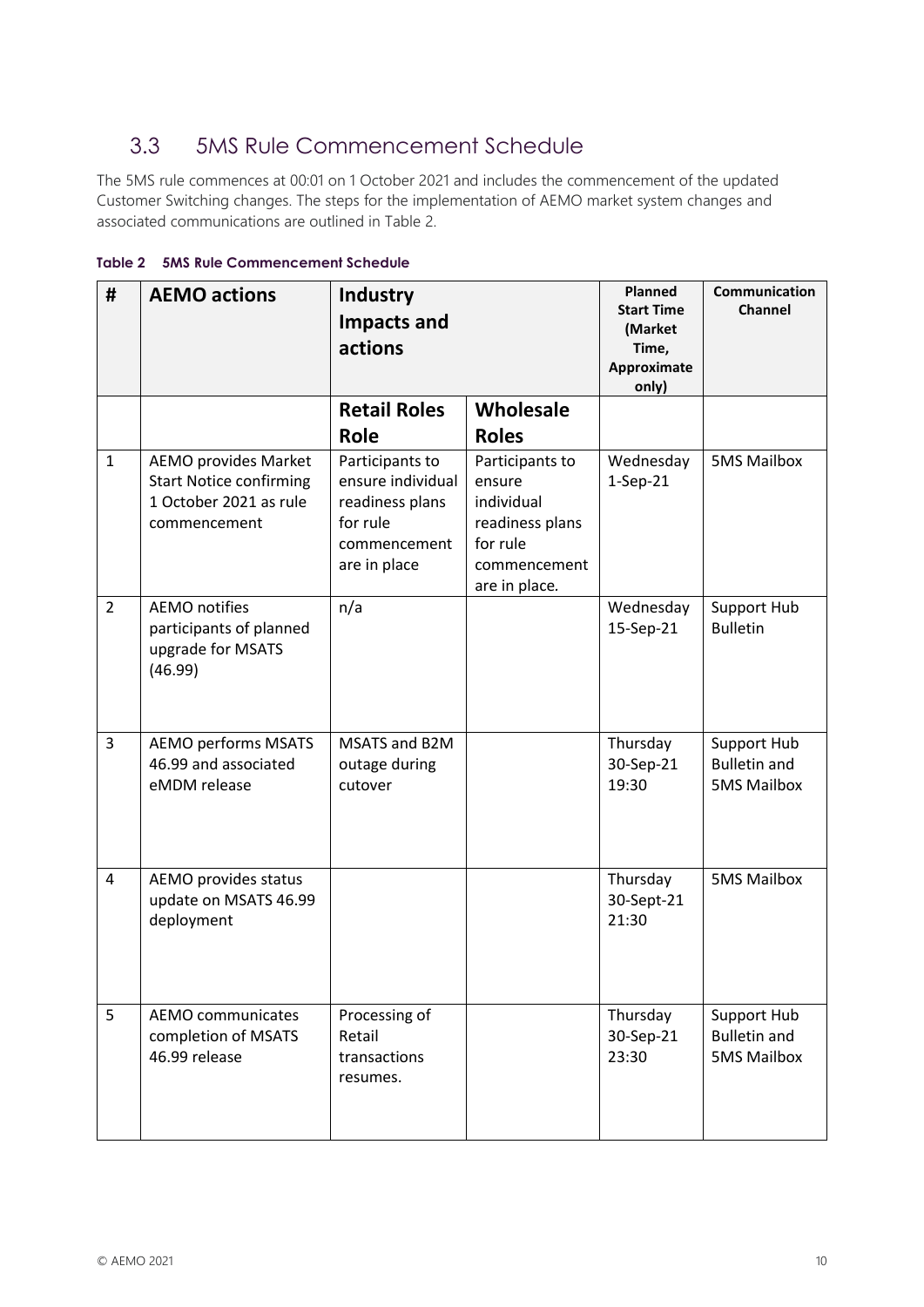| #              | <b>AEMO actions</b>                                                                            | <b>Industry</b><br><b>Impacts and</b><br>actions                                                                                                                                                                     |                                                                                                                          | <b>Planned</b><br><b>Start Time</b><br>(Market<br>Time,<br>Approximate<br>only) | Communication<br><b>Channel</b>                   |
|----------------|------------------------------------------------------------------------------------------------|----------------------------------------------------------------------------------------------------------------------------------------------------------------------------------------------------------------------|--------------------------------------------------------------------------------------------------------------------------|---------------------------------------------------------------------------------|---------------------------------------------------|
|                |                                                                                                | <b>Retail Roles</b><br><b>Role</b>                                                                                                                                                                                   | Wholesale<br><b>Roles</b>                                                                                                |                                                                                 |                                                   |
| 6              | AEMO opens 5MS<br>Support Room. Support<br>Hub phone line remains<br>available.                |                                                                                                                                                                                                                      |                                                                                                                          | Thursday<br>30-Sep-21<br>23:30                                                  | N/A                                               |
| $\overline{7}$ | AEMO replication report<br>post release (if required)<br>to reflect new<br>configuration rules |                                                                                                                                                                                                                      |                                                                                                                          | Thursday<br>30-Sept-21<br>22:30                                                 | <b>5MS Mailbox</b>                                |
| 8              | <b>Customer Switching</b><br>processing implemented<br>for transactions<br>effective 1 October | All retail roles<br>process CR<br>transactions<br>with changes<br>introduced for<br>Customer<br>Switching (ref<br>3.4)                                                                                               |                                                                                                                          | Friday 1-<br>Oct-21<br>00.01                                                    | N/A                                               |
| 9              | AEMO rejects interval<br>metering Data delivered<br>in MDMT format                             | <b>Metering Data</b><br>delivered to<br><b>AEMO in MTRD</b><br>Format for<br>periods post 1<br>Oct<br>All tranche 1<br><b>Metering Data</b><br>delivered to<br>AEMO for<br>settlement in 5-<br>minute<br>granularity |                                                                                                                          | Friday<br>1-Oct-21<br>00.01                                                     | N/A                                               |
| 10             | <b>AEMO confirms</b><br>Commencement of 5-<br>minute bidding                                   |                                                                                                                                                                                                                      | Participants<br>commence<br>submitting 5-<br>minute profile<br>offers<br>Participants<br>submitting 30-<br>minute offers | Friday<br>1-Oct-21<br>00:01                                                     | Support hub<br>bulletin and<br><b>5MS Mailbox</b> |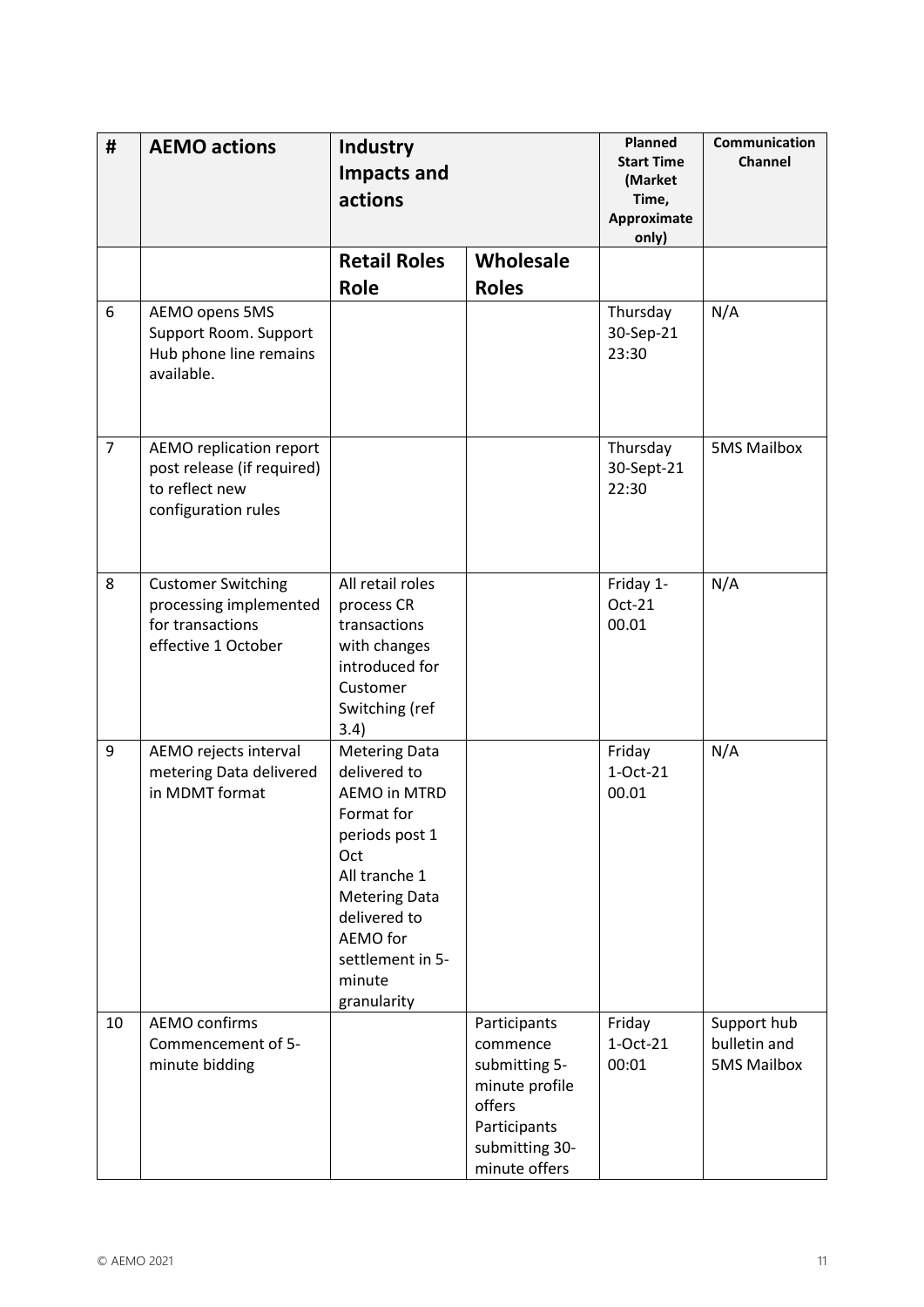| #  | <b>AEMO actions</b>                                                                                                                                 | <b>Industry</b><br><b>Impacts and</b><br>actions                                                                                          |                                                                                                                | <b>Planned</b><br><b>Start Time</b><br>(Market<br>Time,<br>Approximate<br>only) | Communication<br>Channel |
|----|-----------------------------------------------------------------------------------------------------------------------------------------------------|-------------------------------------------------------------------------------------------------------------------------------------------|----------------------------------------------------------------------------------------------------------------|---------------------------------------------------------------------------------|--------------------------|
|    |                                                                                                                                                     | <b>Retail Roles</b><br><b>Role</b>                                                                                                        | Wholesale<br><b>Roles</b>                                                                                      |                                                                                 |                          |
|    |                                                                                                                                                     |                                                                                                                                           | will have those                                                                                                |                                                                                 |                          |
|    |                                                                                                                                                     |                                                                                                                                           | offers rejected                                                                                                |                                                                                 |                          |
| 11 | AEMO ceases<br>population of 30-minute<br>bidding tables                                                                                            |                                                                                                                                           | Participants to<br>ensure they are<br>subscribed to<br>required 5-<br>minute tables<br>(prior to 1-Oct-<br>21) | 1-Oct-21                                                                        | N/A                      |
| 12 |                                                                                                                                                     | Participants<br>subscribe to RM<br><b>UFE Reports or</b><br>request<br>manually from 1-<br>Oct-21 (post<br><b>MSATS 46.99</b><br>release) |                                                                                                                | 1-Oct-21                                                                        |                          |
| 13 | AEMO rejects<br>reallocations in 30<br>minute granularity<br>effective post 1 October                                                               |                                                                                                                                           | Participants<br>submitting<br>reallocations to<br>ensure they<br>reflect 5 minute<br>requirements              | 1 Oct 21                                                                        |                          |
| 14 | <b>AEMO closes 5MS</b><br>Support Room. Support<br>Hub phone line remains<br>available.                                                             |                                                                                                                                           |                                                                                                                | 1-Oct-21<br>03:00                                                               |                          |
| 15 | AEMO produces<br>preliminary settlement<br>statements for the<br>"transition week" for<br>settlement week 40 in<br>line with Settlement<br>Calendar | Settlement cases<br>for transition<br>week include 5<br>days of 30-<br>minute<br>settlement and 2<br>days of 5-minute<br>settlement       |                                                                                                                | As per<br>Week 40<br>Settlement<br>Calendar                                     |                          |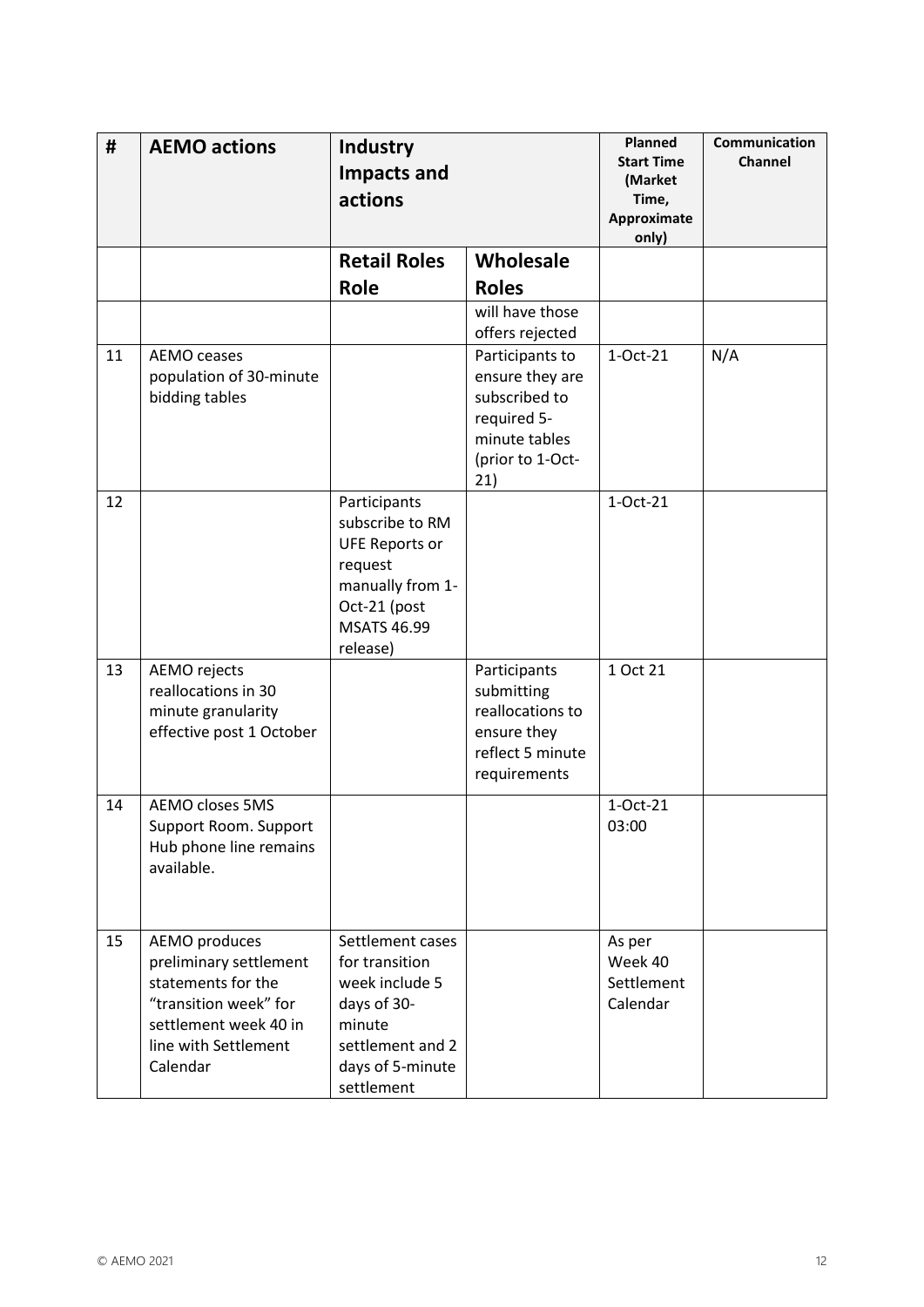| #  | <b>AEMO actions</b>                                       | <b>Industry</b><br><b>Impacts and</b><br>actions                                                                       |              | Planned<br><b>Start Time</b><br>(Market<br>Time,<br>Approximate<br>only) | <b>Communication</b><br>Channel |
|----|-----------------------------------------------------------|------------------------------------------------------------------------------------------------------------------------|--------------|--------------------------------------------------------------------------|---------------------------------|
|    |                                                           | <b>Retail Roles</b>                                                                                                    | Wholesale    |                                                                          |                                 |
|    |                                                           | <b>Role</b>                                                                                                            | <b>Roles</b> |                                                                          |                                 |
| 16 | AEMO produces first RM<br>UFE reports for<br>distribution | Participants to<br>Subscribe or<br>request required<br>RM UFE reports<br>Participants<br>confirm receipt<br>of reports |              | In line with<br>settlement<br>calendar                                   |                                 |

### <span id="page-12-0"></span>3.4 MSATS transition Processing

As at 1 October 2021, Customer Switching capability will be enabled in MSATS. Participants should be aware that depending on the effective date of CRs for customer transfers validations may be performed both at time of CR submission and at completion. Details of Customer Switching processing can be referenced at <https://aemo.com.au/en/consultations/current-and-closed-consultations/nem-customer-switching>

### <span id="page-12-1"></span>3.5 B2B Metering Data Delivery

No outage is planned for B2B processing at the commencement of Five-Minute Settlement rule.

Five-minute metering data for upgraded meters will be supplied unless otherwise agreed between participant and supplying MDP.

### <span id="page-12-2"></span>3.6 B2M metering Data Delivery

Interval metering data for periods post 1 October will be delivered in MTRD format. Capability to support this transition has been in place since the Retail platform go-live. Metering data for periods prior to 1 October can be delivered in existing MDMT format.

### <span id="page-12-3"></span>3.7 5MS Bidding Service

The 5MS Bidding Service will operate in full 5-minute mode from 00.01 on 1 October. This transition does not require a software upgrade on 30 September and there is not outage on the 5MS Bidding Service.

### <span id="page-12-4"></span>3.8 Contingencies

As noted in Section 1, the 5MS commencement date has been set by AEMC and cannot be changed by any other entity. Unless an alternative date is communicated by the AEMC prior to 1 October, the 5MS rule will commence as scheduled. Therefore, even in the unlikely event of a failure of either of the upgrades for the Retail or EMMS platforms, the Five-Minute Settlement rule will commence.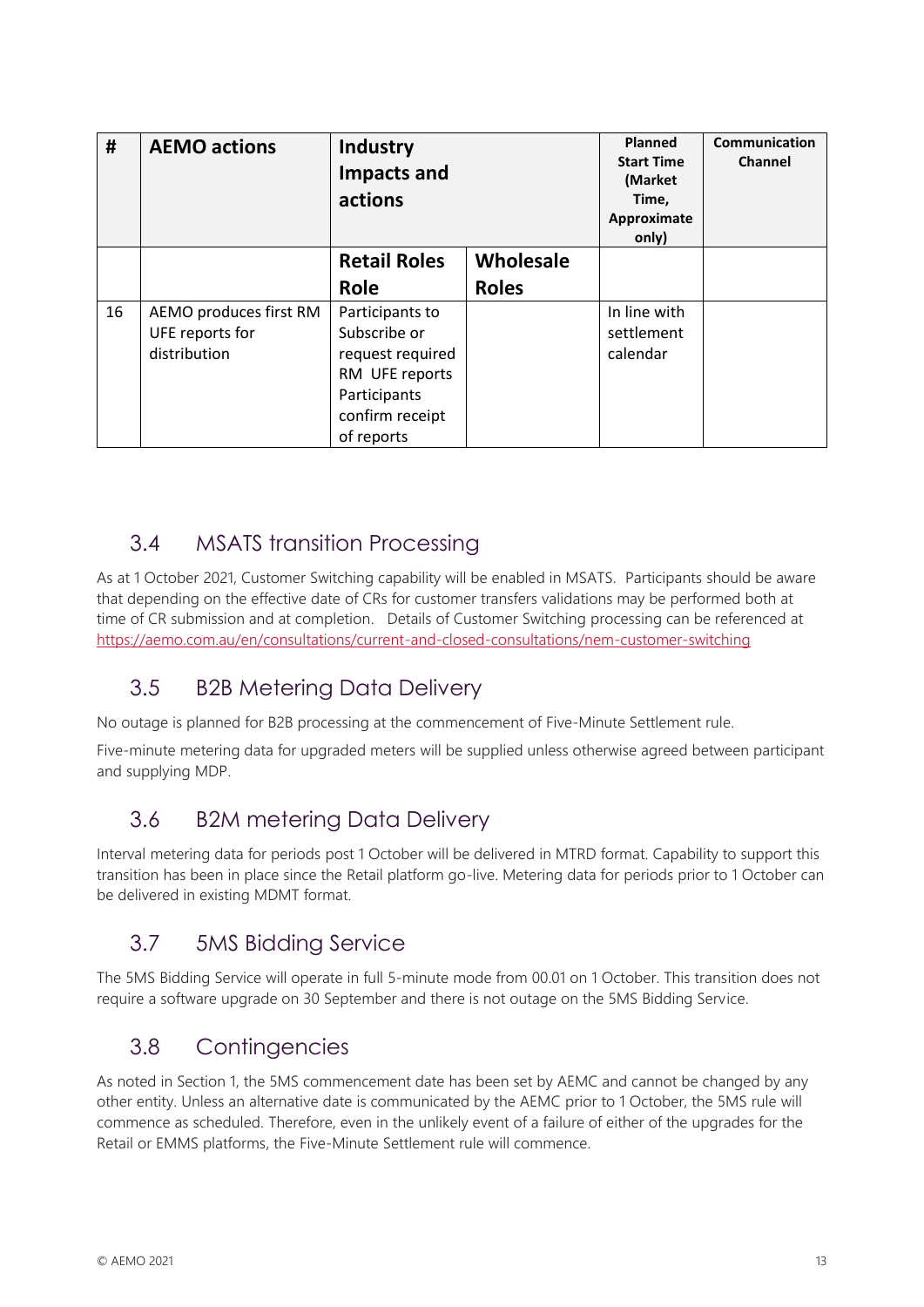AEMO notes the contingency responses set out in Sections 3.9.1 and 3.9.2 are in place. In addition, participants should make themselves familiar with the Industry Contingency Plan<sup>6</sup>.

#### 3.8.1 Retail

Since its deployment in June the Retail platform (MSATS) has incorporated key capabilities to receive and process metering data at a 5-minute level. This allows metering providers to continue to deliver 5-minute data to AEMO for incorporation in the Settlement process. The 5-minute profiling capability will be deployed prior to the rule commencement allowing the settlement process to be performed at 5-minute level from the commencement date.

Metering Delivery – each MDP has in place a Business-As-Usual (BAU) contingency approach to enable the timely delivery of metering data, these will be implemented if required to ensure the completeness of metering data availability

Essential Meters - It is expected that all essential meters will have been upgraded by 1 October or a suitable contingency established by the relevant MC. This assessment is to be established in line with the issue of the Market Start Notice.

#### 3.8.2 EMMS/ Bidding

Capability to allow the submission of 5-minute profile bids is activated via configuration as opposed to software change driven and will be effective from 1 October. All 30-minute bids from this date will be rejected.

Participants should have contingency arrangements in place to manage their ability to submit valid 5-minute bids post 1 October.

<sup>6</sup> The Industry Contingency Plan is available on the 5MS webpages in the table title 5MS and GS market readiness strategies and plans: https://www.aemo.com.au/initiatives/major-programs/nem-five-minute-settlement-program-and-global-settlement/industry-working-groups-andreadiness/industry-readiness-strategy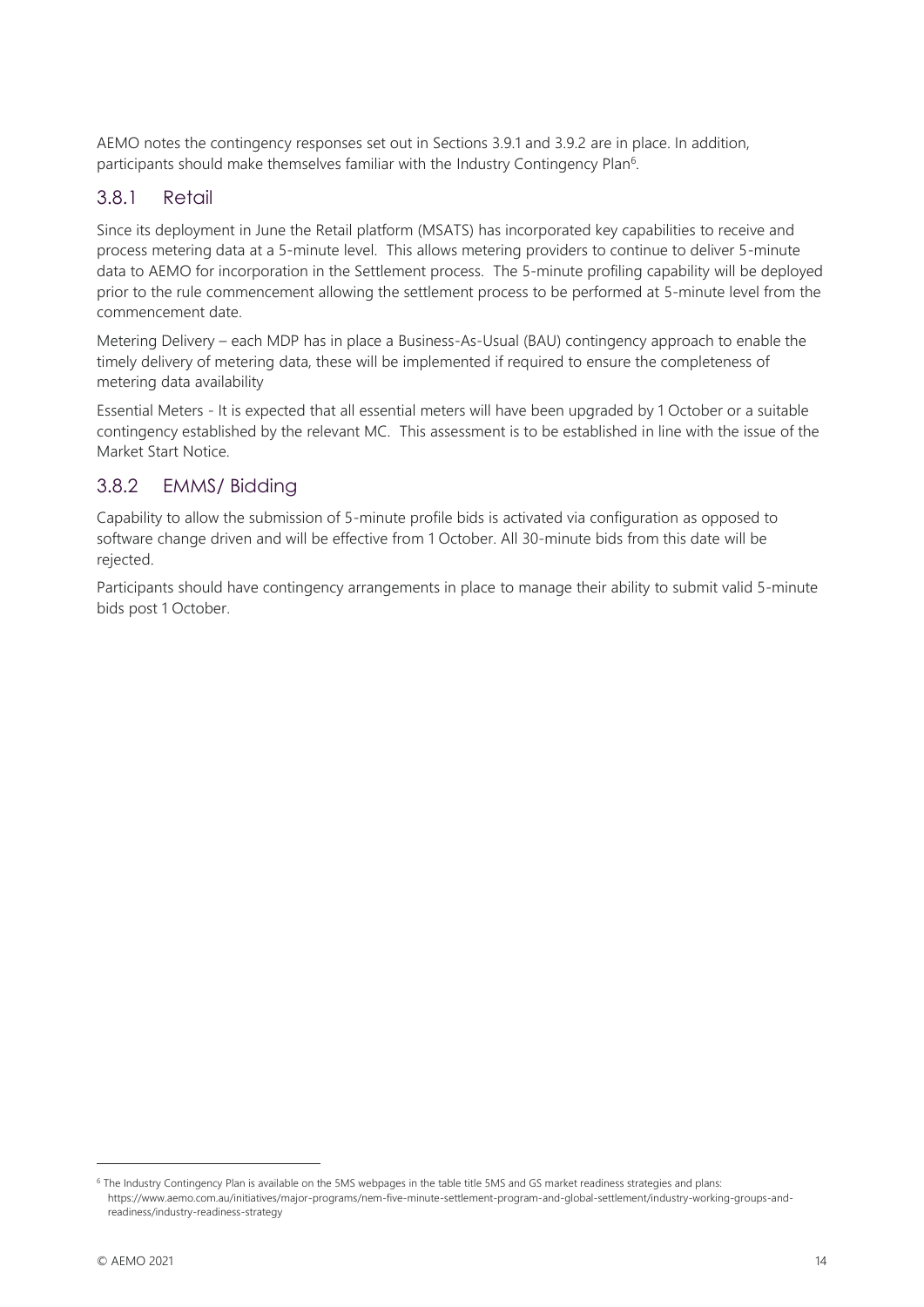# <span id="page-14-0"></span>**4. Participant Support Arrangements**

Participants should use AEMO's BAU support channels and raise all issues and incidents with Support Hub. The 5MS mailbox will remain open for general queries relating to the 5MS Program, e.g. working group arrangements.

### <span id="page-14-1"></span>4.1 Support Arrangements for preparing for 1 October 2021

The 5MS Program has arranged additional Q&A sessions for September and will continue to:

- Facilitate twice weekly Retail Q&A calls
- Circulate the Retail Issues Log on a daily basis
- Facilitate daily 5MS Market Trial calls until 17 September, including small sessions as requested
- Manage queries through the 5MS mailbox
- <span id="page-14-2"></span>Execute the working group schedule as planned

### 4.2 5MS Support Room

The 5MS Support Room will be available from the close of the MSATS outage (23:30 on 30 September 2021) until 03:00 01 October 2021. It will be available for updates on urgent issues.

The 5MS Support Room will be available through a Teams meeting link that will be provided to the 5MS Working Groups in advance.

All issues and incidents should still be logged through Support Hub to ensure the appropriate chain of ownership.

The 5MS Support Room may be extended if required.

### <span id="page-14-3"></span>4.3 Support Arrangements for October

Support Hub will remain the main point of contact for issues, incidents and queries post 1 October. Q&A sessions will be facilitated by AEMO on weekdays. Invitations will be sent to the 5MS Working Groups. The daily issues log will include relevant issues from the Retail and Wholesale systems.